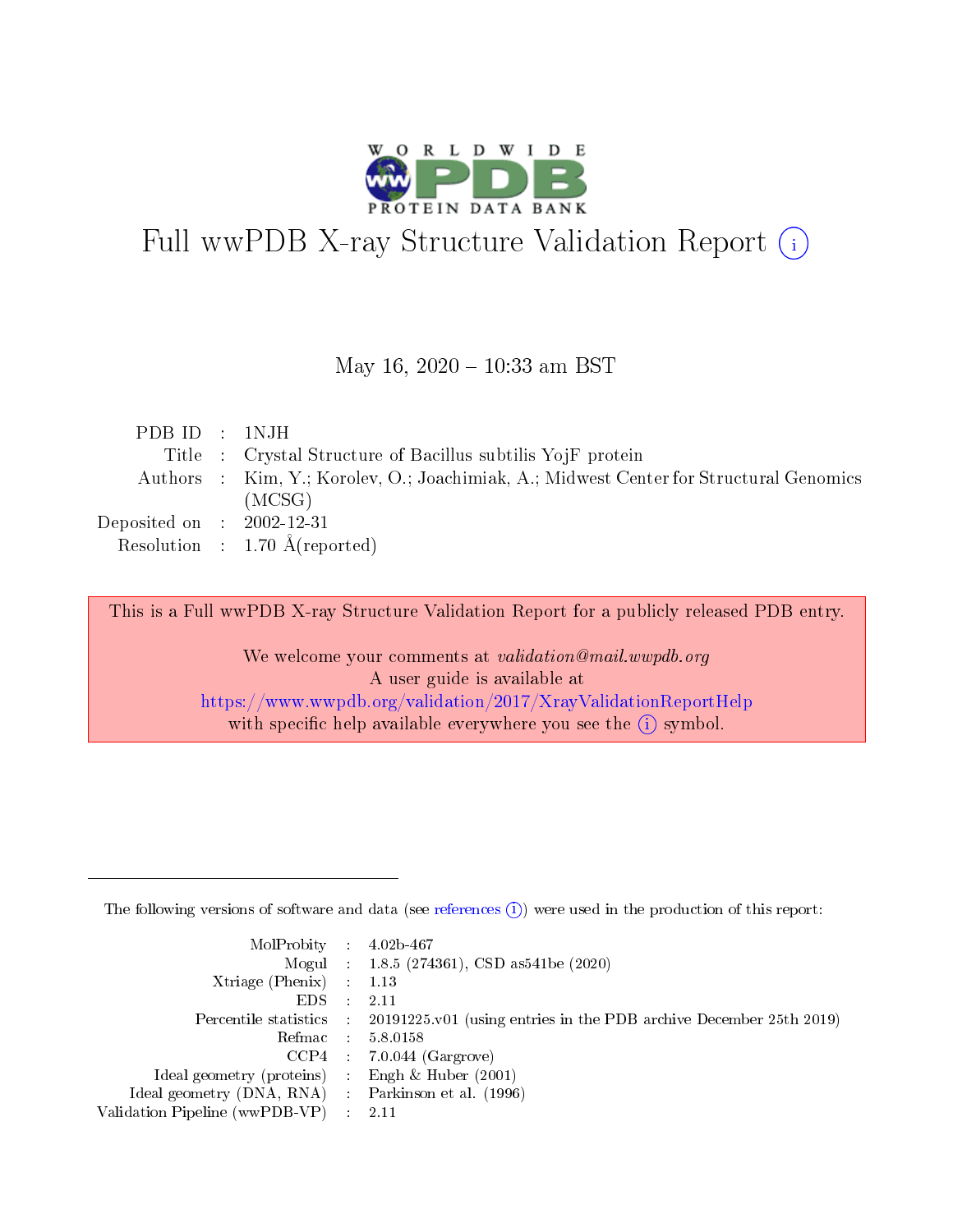# 1 [O](https://www.wwpdb.org/validation/2017/XrayValidationReportHelp#overall_quality)verall quality at a glance (i)

The following experimental techniques were used to determine the structure: X-RAY DIFFRACTION

The reported resolution of this entry is 1.70 Å.

Percentile scores (ranging between 0-100) for global validation metrics of the entry are shown in the following graphic. The table shows the number of entries on which the scores are based.



| Metric                | Whole archive<br>$(\#\mathrm{Entries})$ | Similar resolution<br>$(\#\text{Entries}, \text{resolution range}(\text{\AA}))$ |
|-----------------------|-----------------------------------------|---------------------------------------------------------------------------------|
| $R_{free}$            | 130704                                  | $4298(1.70-1.70)$                                                               |
| Clashscore            | 141614                                  | $4695(1.70-1.70)$                                                               |
| Ramachandran outliers | 138981                                  | $\overline{4610}$ $(1.70-1.70)$                                                 |
| Sidechain outliers    | 138945                                  | $4610(1.70-1.70)$                                                               |
| RSRZ outliers         | 127900                                  | $\overline{4222}$ $(1.70-1.70)$                                                 |

The table below summarises the geometric issues observed across the polymeric chains and their fit to the electron density. The red, orange, yellow and green segments on the lower bar indicate the fraction of residues that contain outliers for  $>=3, 2, 1$  and 0 types of geometric quality criteria respectively. A grey segment represents the fraction of residues that are not modelled. The numeric value for each fraction is indicated below the corresponding segment, with a dot representing fractions <=5% The upper red bar (where present) indicates the fraction of residues that have poor fit to the electron density. The numeric value is given above the bar.

| Mol | Chain | Length |    | Quality of chain |     |    |  |  |
|-----|-------|--------|----|------------------|-----|----|--|--|
|     |       |        | 8% |                  |     |    |  |  |
|     |       | 119    |    | 65%              | 26% | 9% |  |  |

The following table lists non-polymeric compounds, carbohydrate monomers and non-standard residues in protein, DNA, RNA chains that are outliers for geometric or electron-density-fit criteria:

|  |                               |  |  | Mol   Type   Chain   Res   Chirality   Geometry   Clashes   Electron density |
|--|-------------------------------|--|--|------------------------------------------------------------------------------|
|  | $\parallel$ 3   GOL   A   118 |  |  |                                                                              |

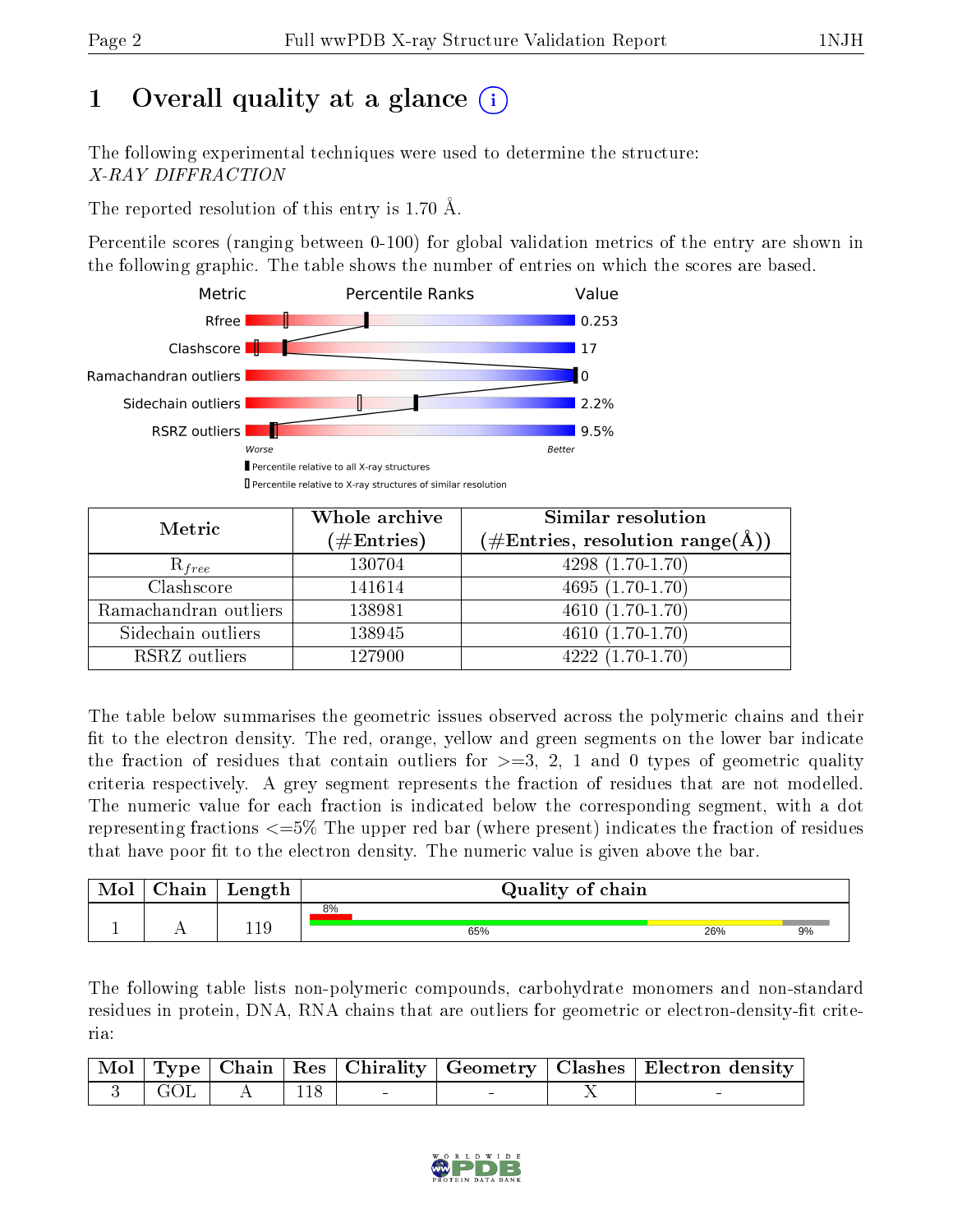# 2 Entry composition (i)

There are 4 unique types of molecules in this entry. The entry contains 972 atoms, of which 0 are hydrogens and 0 are deuteriums.

In the tables below, the ZeroOcc column contains the number of atoms modelled with zero occupancy, the AltConf column contains the number of residues with at least one atom in alternate conformation and the Trace column contains the number of residues modelled with at most 2 atoms.

• Molecule 1 is a protein called protein yojF.

| Mol | Chain | Residues | Atoms |  |         |     |    | ZeroOcc | $\mid$ AltConf $\mid$ Trace |  |
|-----|-------|----------|-------|--|---------|-----|----|---------|-----------------------------|--|
|     |       | $^{108}$ | Total |  | 554 153 | 163 | Se |         |                             |  |

There are 6 discrepancies between the modelled and reference sequences:

| Chain | Residue | Modelled | Actual     | Comment                         | Reference         |
|-------|---------|----------|------------|---------------------------------|-------------------|
|       | $-2$    | SER.     |            | CLONING ARTIFACT                | $\mid$ UNP 031858 |
|       | - 1     | A SN     |            | CLONING ARTIFACT   UNP 031858   |                   |
|       |         | ALA      |            | CLONING ARTIFACT   UNP 031858   |                   |
|       |         | MSE      | <b>MET</b> | MODIFIED RESIDUE   UNP 031858   |                   |
|       | 41      | MSE.     | <b>MET</b> | MODIFIED RESIDUE   UNP $O31858$ |                   |
|       |         | MSE      | MET        | MODIFIED RESIDUE                | -UNP 031858       |

• Molecule 2 is ISOPROPYL ALCOHOL (three-letter code: IPA) (formula:  $C_3H_8O$ ).



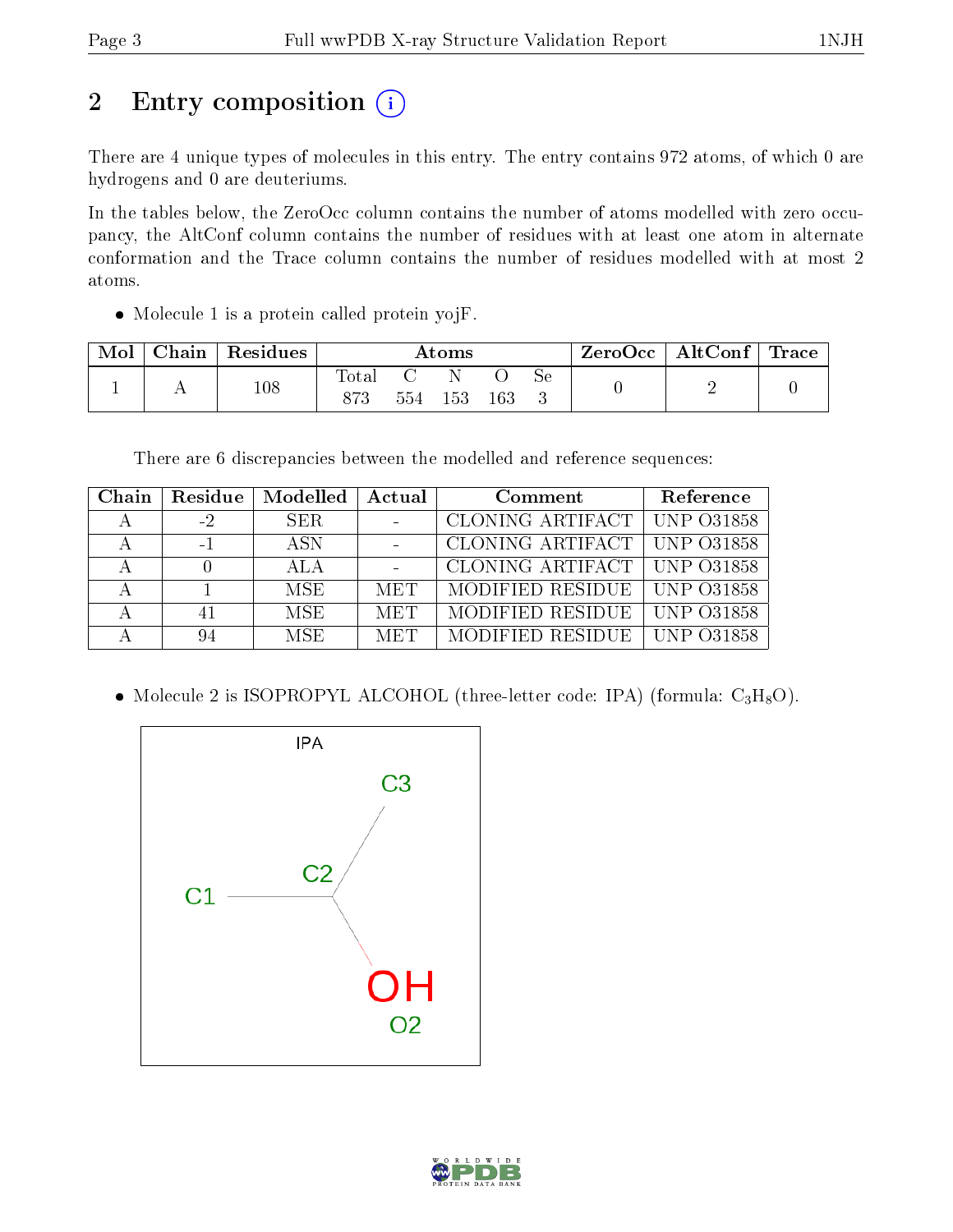|  | $\text{Mol}$   Chain   Residues | Atoms                   |  |  | $ZeroOcc$   AltConf |  |
|--|---------------------------------|-------------------------|--|--|---------------------|--|
|  |                                 | $\mathrm{Total}$ C $\,$ |  |  |                     |  |

 $\bullet$  Molecule 3 is GLYCEROL (three-letter code: GOL) (formula:  $\rm{C_3H_8O_3}).$ 



|  | $\text{Mol}$   Chain   Residues | Atoms   | ZeroOcc   AltConf |  |
|--|---------------------------------|---------|-------------------|--|
|  |                                 | Total C |                   |  |

Molecule 4 is water.

|  | $\text{Mol}$   Chain   Residues | Atoms | ZeroOcc   AltConf |  |
|--|---------------------------------|-------|-------------------|--|
|  |                                 | Total |                   |  |

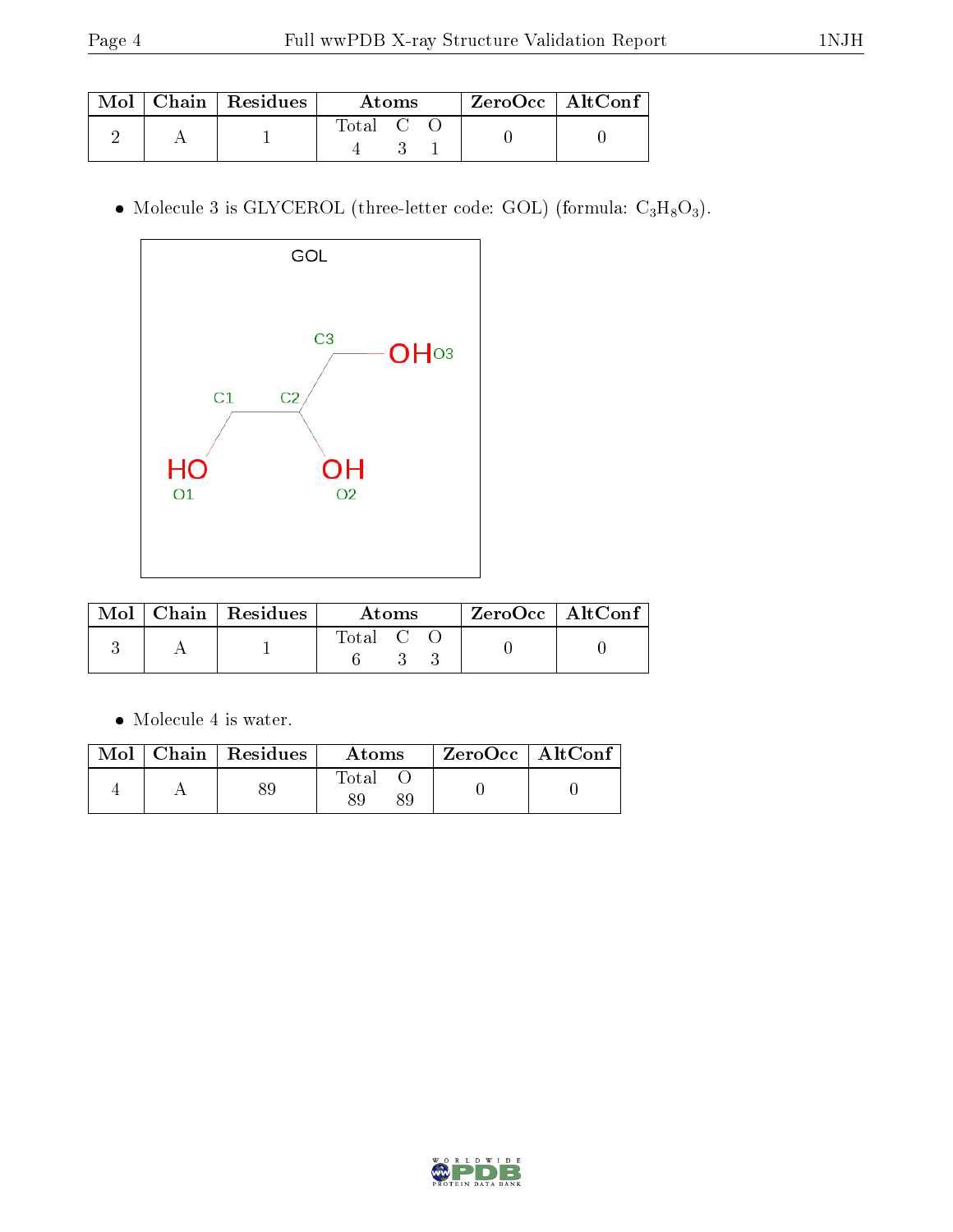# 3 Residue-property plots  $(i)$

These plots are drawn for all protein, RNA and DNA chains in the entry. The first graphic for a chain summarises the proportions of the various outlier classes displayed in the second graphic. The second graphic shows the sequence view annotated by issues in geometry and electron density. Residues are color-coded according to the number of geometric quality criteria for which they contain at least one outlier: green  $= 0$ , yellow  $= 1$ , orange  $= 2$  and red  $= 3$  or more. A red dot above a residue indicates a poor fit to the electron density (RSRZ  $> 2$ ). Stretches of 2 or more consecutive residues without any outlier are shown as a green connector. Residues present in the sample, but not in the model, are shown in grey.



• Molecule 1: protein yojF

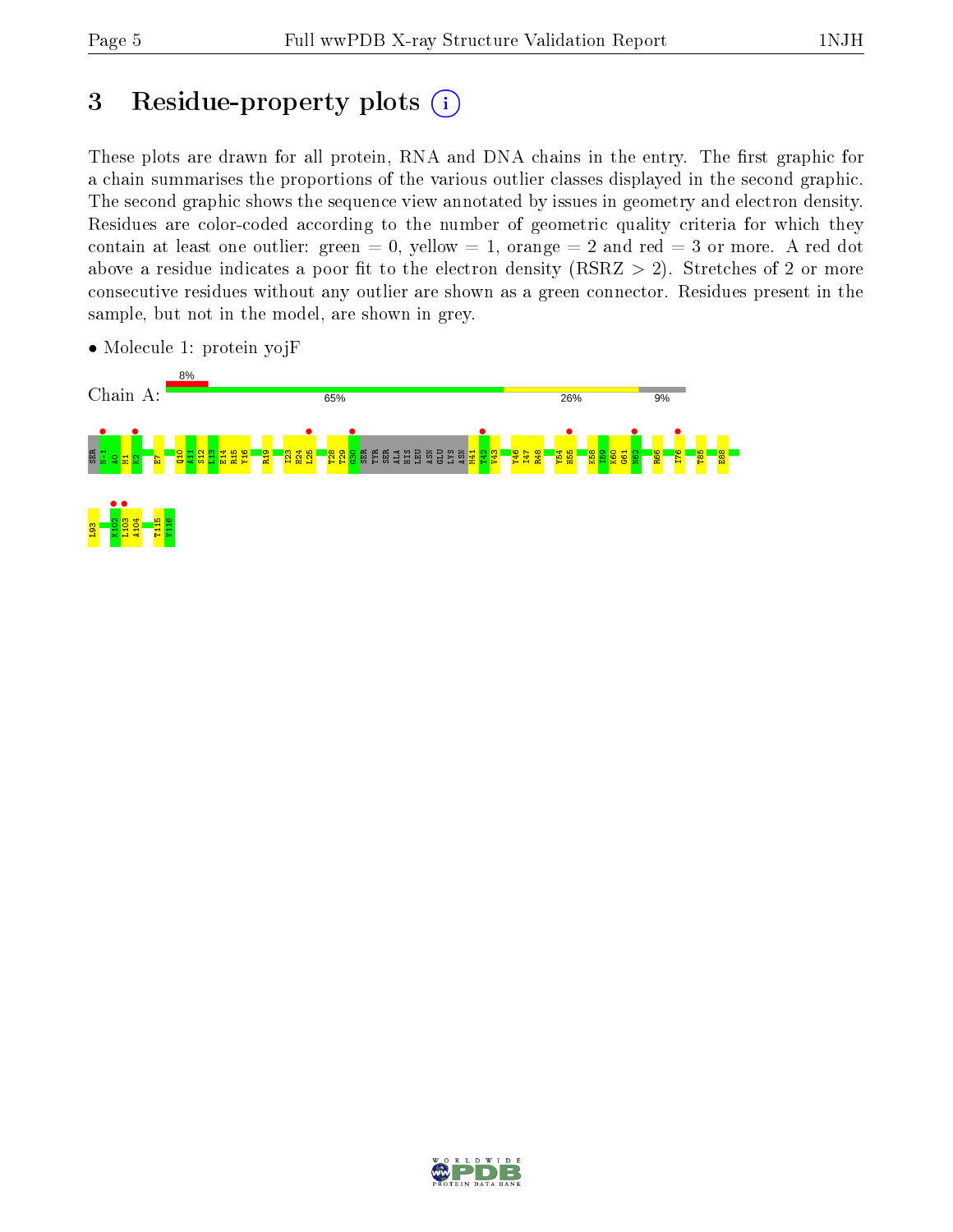# 4 Data and refinement statistics  $(i)$

| Property                                                             | Value                                            | Source     |
|----------------------------------------------------------------------|--------------------------------------------------|------------|
| Space group                                                          | P 3 2 1                                          | Depositor  |
| Cell constants                                                       | 78.70Å<br>78.70Å<br>31.07Å                       |            |
| a, b, c, $\alpha$ , $\beta$ , $\gamma$                               | $90.00^\circ$<br>$90.00^\circ$<br>$120.00^\circ$ | Depositor  |
| Resolution $(A)$                                                     | 28.28<br>$-1.70$                                 | Depositor  |
|                                                                      | 28.27<br>1.70<br>$\longrightarrow$               | <b>EDS</b> |
| % Data completeness                                                  | $95.4(28.28-1.70)$                               | Depositor  |
| (in resolution range)                                                | $95.1(28.27-1.70)$                               | <b>EDS</b> |
| $\mathrm{R}_{merge}$                                                 | 0.04                                             | Depositor  |
| $\mathrm{R}_{sym}$                                                   | (Not available)                                  | Depositor  |
| $\sqrt{I/\sigma(I)} > 1$                                             | $\overline{2.73}$ (at 1.70Å)                     | Xtriage    |
| Refinement program                                                   | $\overline{\text{CNS} 1.0}$                      | Depositor  |
|                                                                      | $\overline{0.220}$ ,<br>0.253                    | Depositor  |
| $R, R_{free}$                                                        | 0.221<br>0.253<br>$\ddot{\phantom{0}}$           | DCC        |
| $R_{free}$ test set                                                  | 2331 reflections $(9.87\%)$                      | wwPDB-VP   |
| Wilson B-factor $(A^2)$                                              | 22.4                                             | Xtriage    |
| Anisotropy                                                           | 0.090                                            | Xtriage    |
| Bulk solvent $k_{sol}(e/\mathring{A}^3)$ , $B_{sol}(\mathring{A}^2)$ | $0.35$ , 47.8                                    | <b>EDS</b> |
| $\overline{L-test for}$ twinning <sup>2</sup>                        | $< L >$ = 0.49, $< L^2 >$ = 0.32                 | Xtriage    |
| Estimated twinning fraction                                          | $0.045$ for $-h,-k,l$                            | Xtriage    |
| $F_o, F_c$ correlation                                               | 0.94                                             | <b>EDS</b> |
| Total number of atoms                                                | 972                                              | wwPDB-VP   |
| Average B, all atoms $(A^2)$                                         | $31.0\,$                                         | wwPDB-VP   |

Xtriage's analysis on translational NCS is as follows: The largest off-origin peak in the Patterson function is  $7.01\%$  of the height of the origin peak. No significant pseudotranslation is detected.

<sup>&</sup>lt;sup>2</sup>Theoretical values of  $\langle |L| \rangle$ ,  $\langle L^2 \rangle$  for acentric reflections are 0.5, 0.333 respectively for untwinned datasets, and 0.375, 0.2 for perfectly twinned datasets.



<span id="page-5-1"></span><span id="page-5-0"></span><sup>1</sup> Intensities estimated from amplitudes.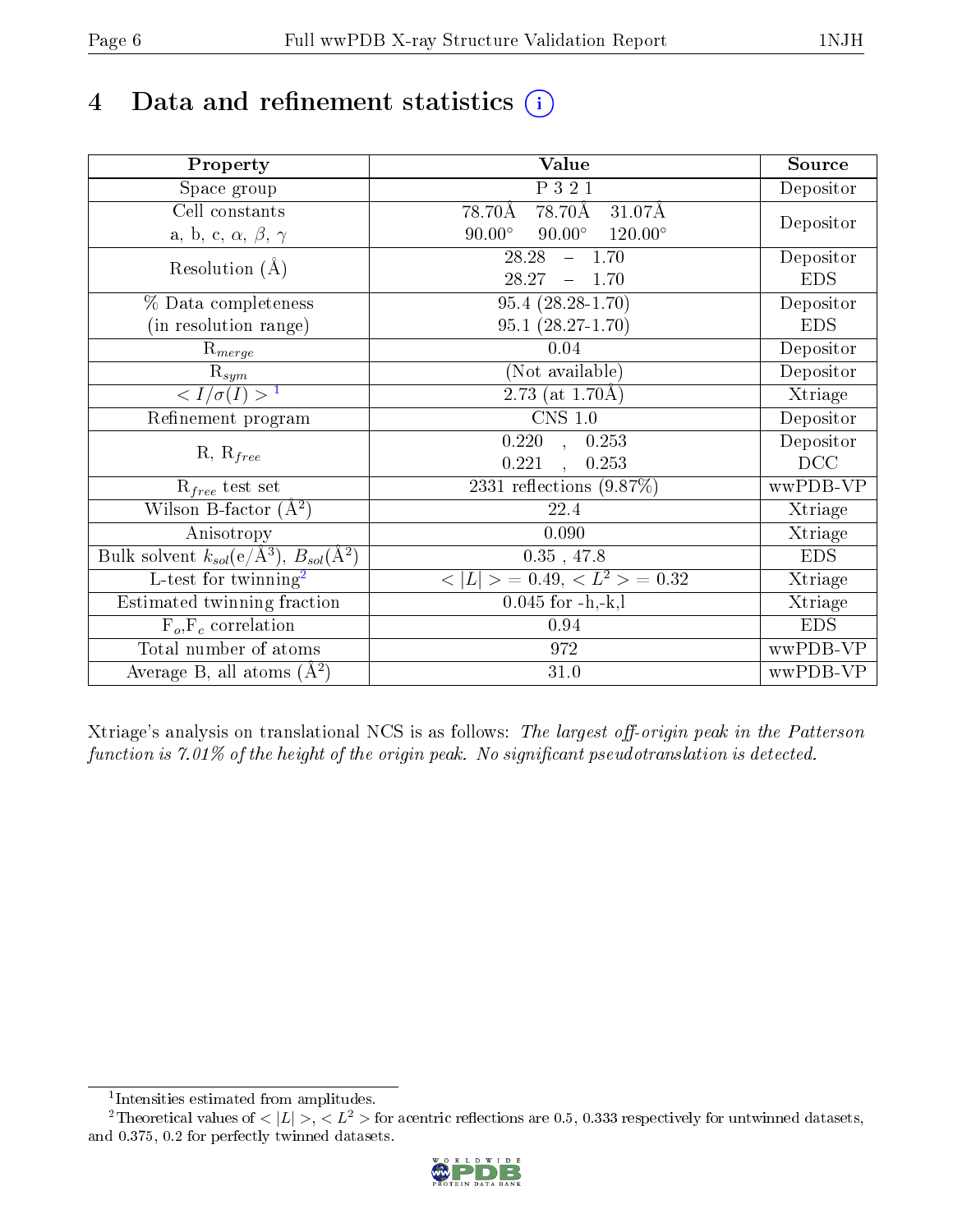# 5 Model quality  $(i)$

## 5.1 Standard geometry  $(i)$

Bond lengths and bond angles in the following residue types are not validated in this section: GOL, IPA

The Z score for a bond length (or angle) is the number of standard deviations the observed value is removed from the expected value. A bond length (or angle) with  $|Z| > 5$  is considered an outlier worth inspection. RMSZ is the root-mean-square of all Z scores of the bond lengths (or angles).

| $Mol$   Chain |      | Bond lengths                    | Bond angles |        |  |
|---------------|------|---------------------------------|-------------|--------|--|
|               |      | RMSZ $ #Z  > 5$ RMSZ $ #Z  > 5$ |             |        |  |
|               | 0.37 | 0/886                           | 0.69        | 0/1191 |  |

There are no bond length outliers.

There are no bond angle outliers.

There are no chirality outliers.

There are no planarity outliers.

### 5.2 Too-close contacts  $(i)$

In the following table, the Non-H and H(model) columns list the number of non-hydrogen atoms and hydrogen atoms in the chain respectively. The H(added) column lists the number of hydrogen atoms added and optimized by MolProbity. The Clashes column lists the number of clashes within the asymmetric unit, whereas Symm-Clashes lists symmetry related clashes.

|  |  |     | Mol   Chain   Non-H   H(model)   H(added)   Clashes   Symm-Clashes |
|--|--|-----|--------------------------------------------------------------------|
|  |  | 886 |                                                                    |
|  |  |     |                                                                    |
|  |  |     |                                                                    |
|  |  |     |                                                                    |
|  |  |     |                                                                    |

The all-atom clashscore is defined as the number of clashes found per 1000 atoms (including hydrogen atoms). The all-atom clashscore for this structure is 17.

All (31) close contacts within the same asymmetric unit are listed below, sorted by their clash magnitude.

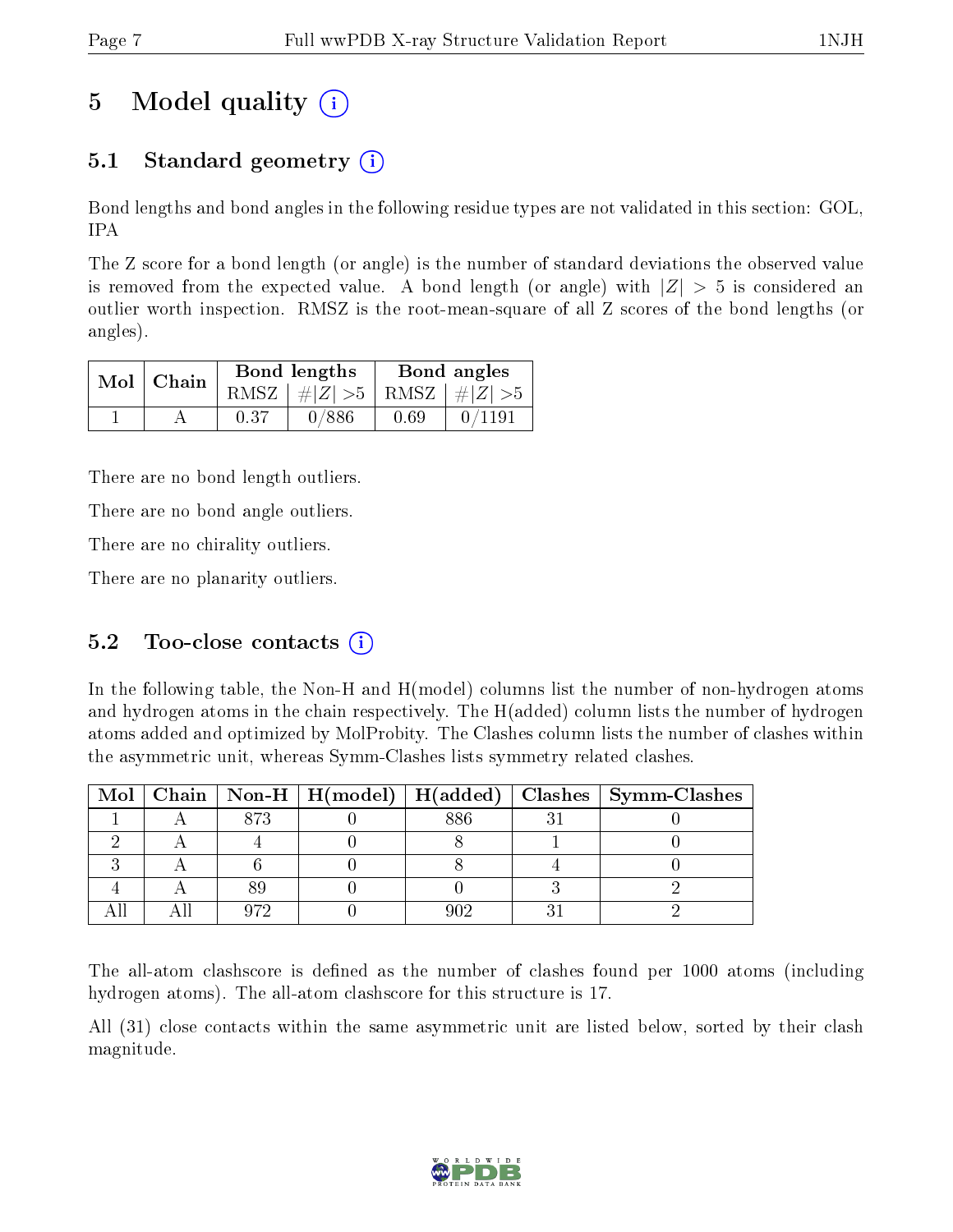| Atom-1             | Atom-2             | Interatomic       | Clash         |
|--------------------|--------------------|-------------------|---------------|
|                    |                    | distance $(A)$    | overlap $(A)$ |
| 1: A:61: GLY: HA2  | 3:A:118:GOL:H2     | 1.46              | 0.94          |
| 1: A:61: GLY:H     | 2:A:117:IPA:H32    | 1.49              | 0.77          |
| 1: A:66:ARG:HH22   | 3:A:118:GOL:H11    | 1.50              | 0.77          |
| 1: A:24: HIS:CD2   | 1:A:48[B]:ARG:HH11 | 2.09              | 0.70          |
| 1: A: 1: MSE: HE1  | 1: A:93:LEU:HB2    | 1.72              | 0.70          |
| 1: A:66:ARG:HH22   | 3:A:118:GOL:CI     | $\overline{2.08}$ | 0.65          |
| 1: A:66: ARG: NH2  | 3:A:118:GOL:H11    | $\overline{2.16}$ | $0.61\,$      |
| 1: A:58: LYS: HD3  | 1: A:60: LYS: HE2  | 1.87              | 0.57          |
| 1:A:23:ILE:HD12    | 1: A:76: ILE: CD1  | $\overline{2.35}$ | 0.57          |
| 1: A:24: HIS:CD2   | 1:A:48[B]:ARG:NH1  | $\overline{2.75}$ | 0.55          |
| 1: A:29:THR:C      | 1:A:41:MSE:HE2     | 2.28              | 0.54          |
| 1:A:19:ARG:HD2     | 4:A:172:HOH:O      | 2.07              | 0.54          |
| 1: A:1: MSE:CE     | 1: A:85:THR:HG22   | 2.40              | 0.51          |
| $1: A:88: GL$ U:CD | 1: A:88: GLU:H     | $\overline{2.13}$ | $0.51\,$      |
| 1: A:10: GLN:O     | 1: A:14: GLU:HG3   | $2.11\,$          | 0.50          |
| 1:A:29:THR:O       | 1: A:41: MSE:HB3   | 2.12              | 0.49          |
| 1: A:28:THR:OG1    | 1:A:104:ALA:HB3    | $\overline{2.13}$ | 0.48          |
| 1:A:48[A]:ARG:NH2  | 1:A:115:THR:HA     | $\overline{2.28}$ | 0.48          |
| 1: A: 55: HIS: HD2 | 4:A:153:HOH:O      | 1.96              | 0.48          |
| 1: A:1: MSE: HE2   | 1: A:85:THR:HG22   | 1.97              | 0.47          |
| 1: A:46: TYR:OH    | 1:A:48[B]:ARG:HD2  | $\overline{2.17}$ | 0.44          |
| 1: A:58:LYS:HE3    | 1: A:60: LYS:HG2   | 1.99              | 0.44          |
| 1:A:12:SER:O       | 1:A:15[B]:ARG:HB3  | 2.18              | 0.44          |
| 1:A:25:LEU:HB3     | 1:A:47:ILE:HG22    | 1.99              | 0.44          |
| 1: A:28:THR:HG22   | 1: A:43: VAL:HA    | $\overline{2.00}$ | 0.43          |
| 1: A:58: LYS: HD2  | 4:A:128:HOH:O      | 2.18              | 0.42          |
| 1: A:58: LYS:CD    | 1: A:60: LYS: HE2  | 2.48              | 0.42          |
| 1:A:48[A]:ARG:HH22 | 1: A:115:THR:HA    | 1.84              | 0.42          |
| 1: A:58:LYS:CE     | 1: A:60: LYS: HE2  | 2.50              | 0.41          |
| 1: A:1: MSE: HE1   | 1:A:93:LEU:CB      | 2.46              | 0.41          |
| 1: A:16: TYR:HB2   | 1: A:54:TYR:OH     | 2.21              | 0.40          |

All (2) symmetry-related close contacts are listed below. The label for Atom-2 includes the symmetry operator and encoded unit-cell translations to be applied.

| Atom-1           | Atom-2                   | Interatomic<br>distance $(A)$ | Clash<br>overlap $(A)$ |
|------------------|--------------------------|-------------------------------|------------------------|
| 4:A:206:HOH:O    | 4:2.206:HOH:O[4 556]     | 1.08                          |                        |
| 4: A: 189: HOH:O | 4:A:189:HOH:O[2<br>-6651 | 1.60                          | ).60                   |

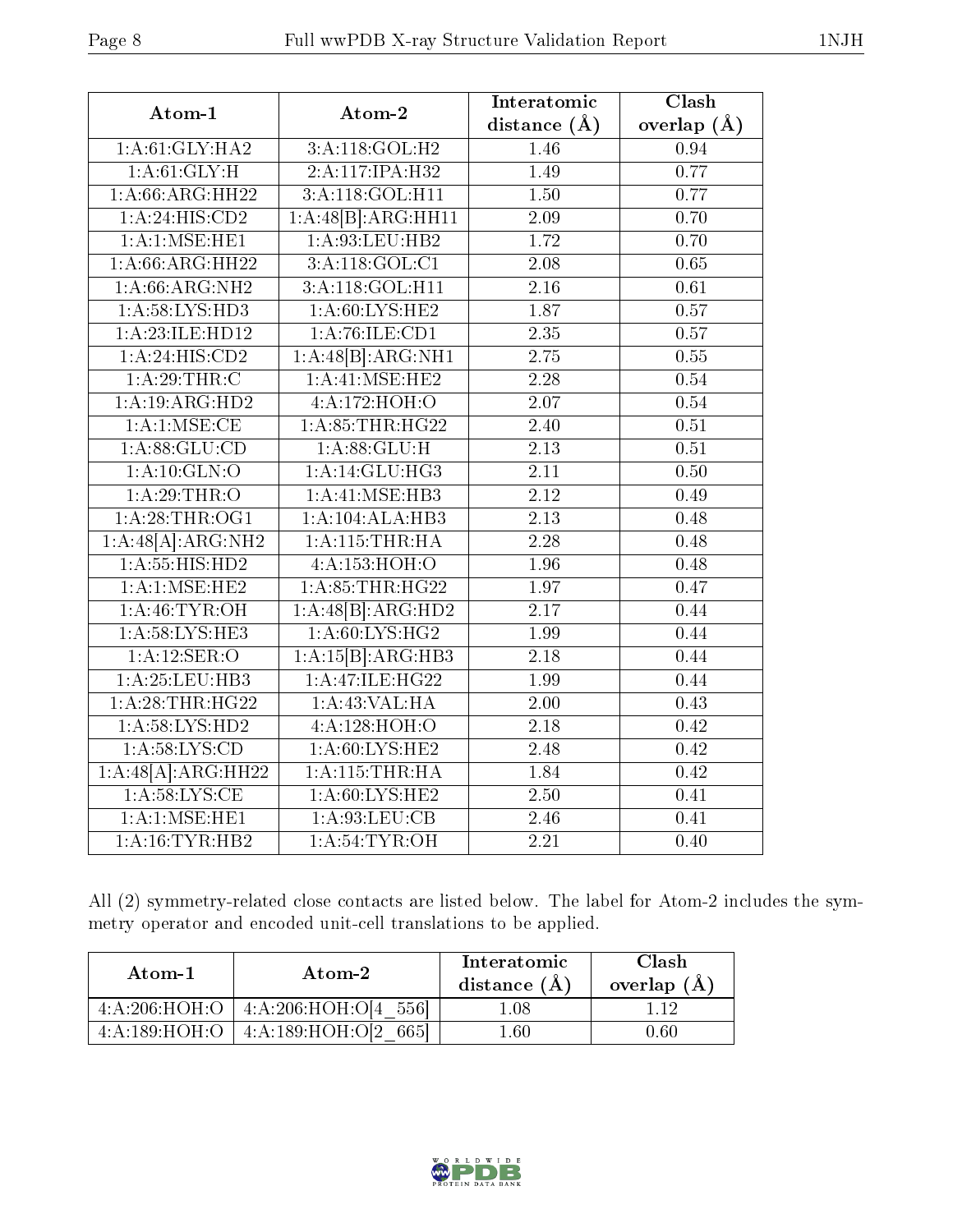### 5.3 Torsion angles (i)

#### 5.3.1 Protein backbone  $(i)$

In the following table, the Percentiles column shows the percent Ramachandran outliers of the chain as a percentile score with respect to all X-ray entries followed by that with respect to entries of similar resolution.

The Analysed column shows the number of residues for which the backbone conformation was analysed, and the total number of residues.

| Mol   Chain | Analysed                                | Favoured   Allowed   Outliers   Percentiles |  |                                                              |  |
|-------------|-----------------------------------------|---------------------------------------------|--|--------------------------------------------------------------|--|
|             | $106/119$ (89\%)   105 (99\%)   1 (1\%) |                                             |  | $\begin{array}{ c c c c c }\n\hline\n100 & 100\n\end{array}$ |  |

There are no Ramachandran outliers to report.

#### $5.3.2$  Protein sidechains  $(i)$

In the following table, the Percentiles column shows the percent sidechain outliers of the chain as a percentile score with respect to all X-ray entries followed by that with respect to entries of similar resolution.

The Analysed column shows the number of residues for which the sidechain conformation was analysed, and the total number of residues.

|  | Mol   Chain   Analysed   Rotameric   Outliers   Percentiles |  |          |                   |  |
|--|-------------------------------------------------------------|--|----------|-------------------|--|
|  | $\vert 91/96 \; (95\%) \vert 89 \; (98\%)$                  |  | $2(2\%)$ | $52 \mid 34 \mid$ |  |

All (2) residues with a non-rotameric sidechain are listed below:

| Mol | Chain | Res | Type |
|-----|-------|-----|------|
|     |       |     |      |
|     |       |     |      |

Some sidechains can be flipped to improve hydrogen bonding and reduce clashes. All (2) such sidechains are listed below:

| Mol | Chain | Res | Type |
|-----|-------|-----|------|
|     |       |     |      |
|     |       |     |      |

#### $5.3.3$  RNA  $(i)$

There are no RNA molecules in this entry.

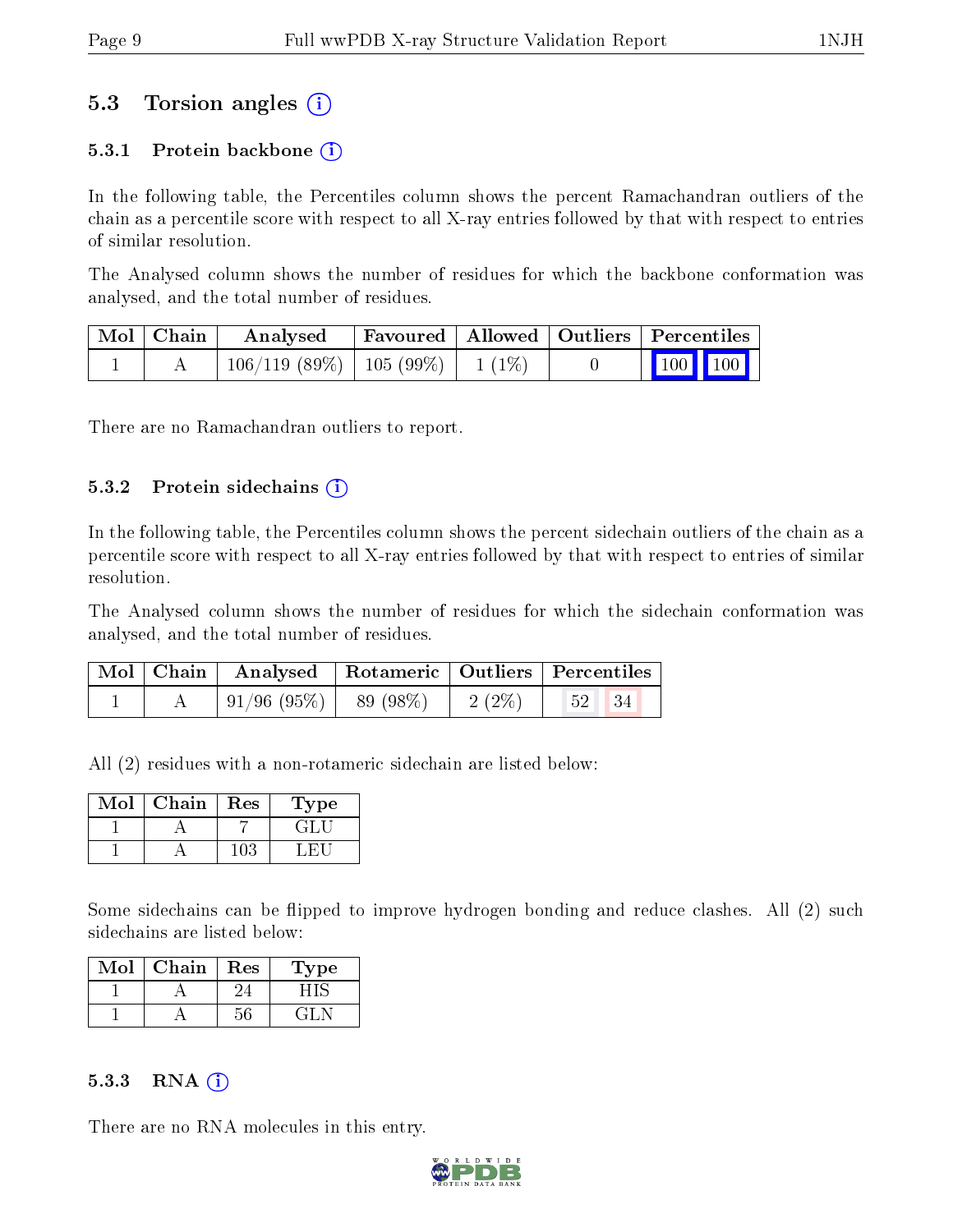### 5.4 Non-standard residues in protein, DNA, RNA chains (i)

There are no non-standard protein/DNA/RNA residues in this entry.

#### 5.5 Carbohydrates  $(i)$

There are no carbohydrates in this entry.

### 5.6 Ligand geometry  $(i)$

2 ligands are modelled in this entry.

In the following table, the Counts columns list the number of bonds (or angles) for which Mogul statistics could be retrieved, the number of bonds (or angles) that are observed in the model and the number of bonds (or angles) that are dened in the Chemical Component Dictionary. The Link column lists molecule types, if any, to which the group is linked. The Z score for a bond length (or angle) is the number of standard deviations the observed value is removed from the expected value. A bond length (or angle) with  $|Z| > 2$  is considered an outlier worth inspection. RMSZ is the root-mean-square of all Z scores of the bond lengths (or angles).

| Mol | Chain<br>Type<br>Res<br>Link |  |                | Bond lengths |                |      | Bond angles |        |      |     |
|-----|------------------------------|--|----------------|--------------|----------------|------|-------------|--------|------|-----|
|     |                              |  |                |              | Jounts-        | RMSZ | Z <br>#     | Counts | RMSZ | #Z' |
| ιJ  | GOL                          |  | 118            | $\sim$       | 5.5.5          | 0.28 |             | 5.5,5  | 0.41 |     |
|     | IPA                          |  | $\overline{ }$ | $\sim$       | ० ० ०<br>∪.∪.∪ | 0.42 |             | 3,3,3  | 0.38 |     |

In the following table, the Chirals column lists the number of chiral outliers, the number of chiral centers analysed, the number of these observed in the model and the number defined in the Chemical Component Dictionary. Similar counts are reported in the Torsion and Rings columns. '-' means no outliers of that kind were identified.

|                              |     |  | Mol   Type   Chain   Res   Link   Chirals   Torsions   Rings |  |
|------------------------------|-----|--|--------------------------------------------------------------|--|
| $\overline{\phantom{0}}$ GOL | 118 |  | 0/4/4/4                                                      |  |

There are no bond length outliers.

There are no bond angle outliers.

There are no chirality outliers.

There are no torsion outliers.

There are no ring outliers.

2 monomers are involved in 5 short contacts:

|  |           | Mol   Chain   Res   Type   Clashes   Symm-Clashes |
|--|-----------|---------------------------------------------------|
|  | 118 L GOL |                                                   |

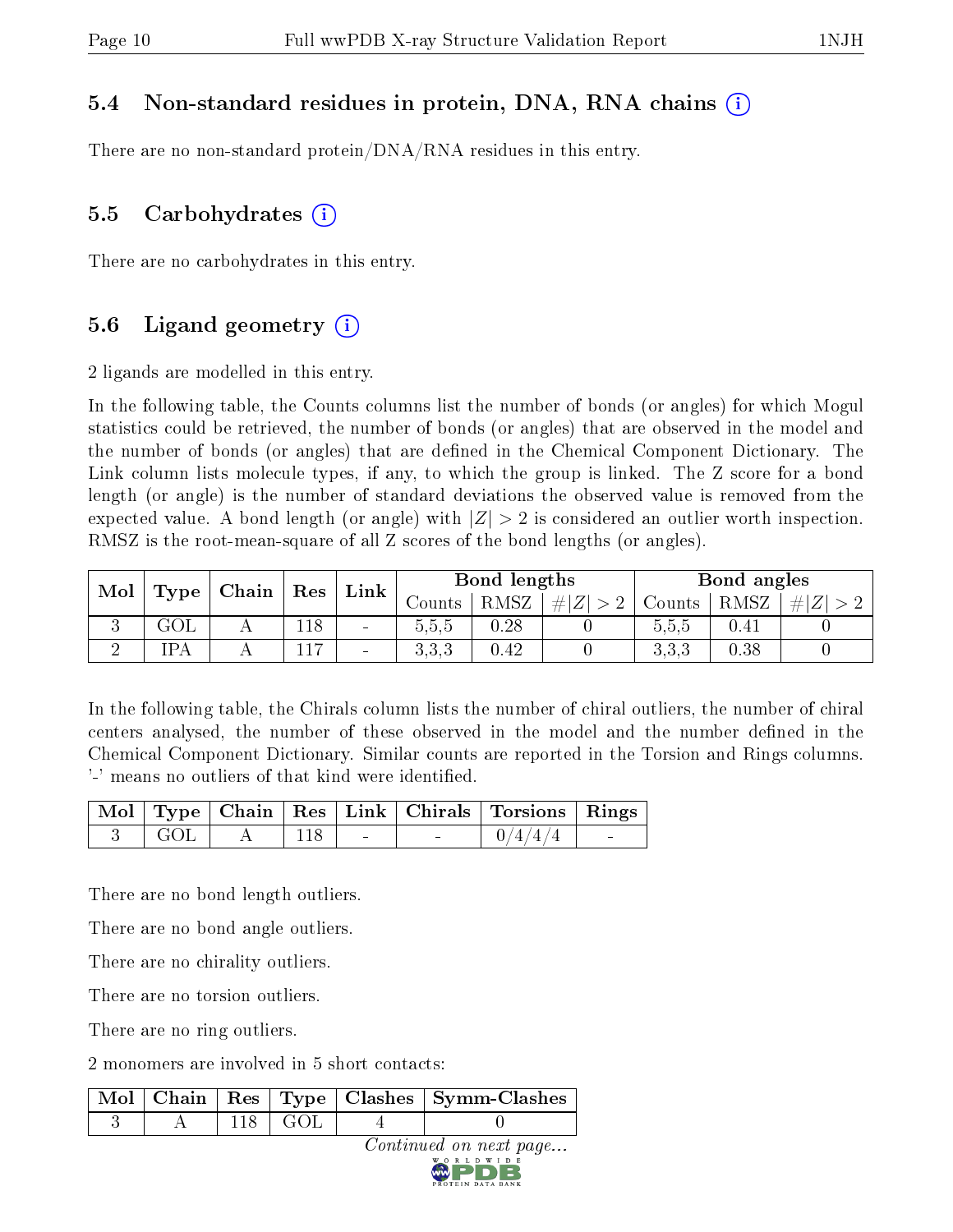Continued from previous page...

|  |  | Mol   Chain   Res   Type   Clashes   Symm-Clashes |
|--|--|---------------------------------------------------|
|  |  |                                                   |

## 5.7 [O](https://www.wwpdb.org/validation/2017/XrayValidationReportHelp#nonstandard_residues_and_ligands)ther polymers (i)

There are no such residues in this entry.

## 5.8 Polymer linkage issues (i)

There are no chain breaks in this entry.

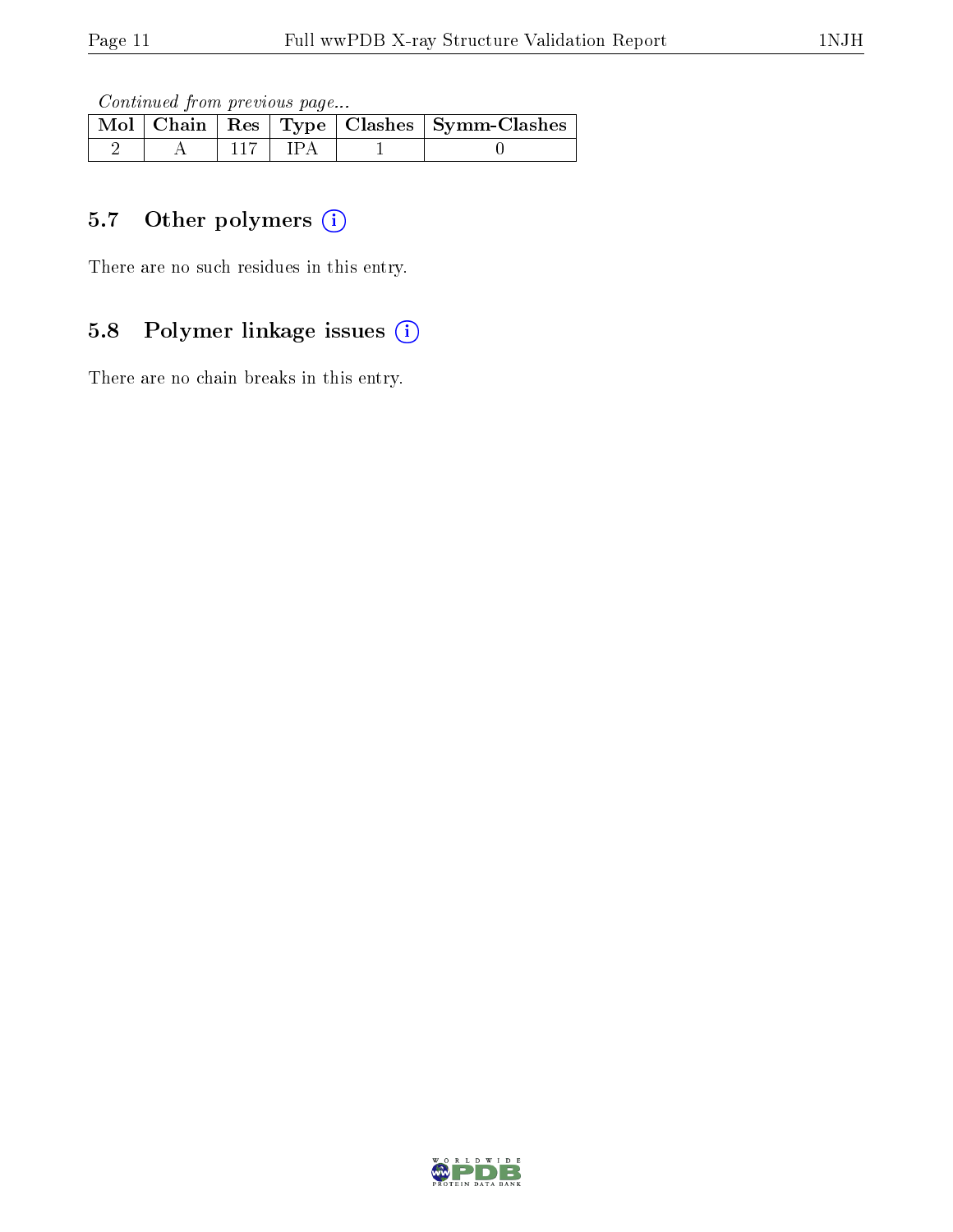# 6 Fit of model and data  $\left( \cdot \right)$

### 6.1 Protein, DNA and RNA chains (i)

In the following table, the column labelled  $#RSRZ>2'$  contains the number (and percentage) of RSRZ outliers, followed by percent RSRZ outliers for the chain as percentile scores relative to all X-ray entries and entries of similar resolution. The OWAB column contains the minimum, median,  $95<sup>th</sup>$  percentile and maximum values of the occupancy-weighted average B-factor per residue. The column labelled  $Q< 0.9$  lists the number of (and percentage) of residues with an average occupancy less than 0.9.

| $\mid$ Mol $\mid$ Chain $\mid$ | <b>Analysed</b>             | $^+$ <rsrz> <math>\pm</math></rsrz> |                                                                                                  | $\#RSRZ>2$ $\Box$ OWAB( $A^2$ ) $\Box$ Q<0.9 |  |
|--------------------------------|-----------------------------|-------------------------------------|--------------------------------------------------------------------------------------------------|----------------------------------------------|--|
|                                | $\mid$ 105/119 (88%) $\mid$ | 0.66                                | $\begin{array}{ c c c c c c c c } \hline 10 & 9\% & 8 & 9 & 15, 28, 44, 84 \ \hline \end{array}$ |                                              |  |

All (10) RSRZ outliers are listed below:

| Mol | Chain | Res  | <b>Type</b> | <b>RSRZ</b> |  |
|-----|-------|------|-------------|-------------|--|
| 1   | A     | $-1$ | <b>ASN</b>  | 10.2        |  |
| 1   | A     | 30   | GLY         | 6.7         |  |
| 1   | A     | 42   | $\rm THR$   | 4.6         |  |
| 1   | A     | 103  | LEU         | 2.9         |  |
| 1   | A     | 2    | LYS         | 2.6         |  |
| 1   | A     | 76   | ILE         | 2.5         |  |
| 1   | A     | 102  | <b>LYS</b>  | 2.4         |  |
| 1   | A     | 25   | LEU         | 2.2         |  |
| 1   | А     | 55   | НIS         | 2.1         |  |
| 1   |       | 62   | <b>ASN</b>  | 2.1         |  |

### 6.2 Non-standard residues in protein, DNA, RNA chains (i)

There are no non-standard protein/DNA/RNA residues in this entry.

### 6.3 Carbohydrates (i)

There are no carbohydrates in this entry.

### 6.4 Ligands  $(i)$

In the following table, the Atoms column lists the number of modelled atoms in the group and the number defined in the chemical component dictionary. The B-factors column lists the minimum, median,  $95<sup>th</sup>$  percentile and maximum values of B factors of atoms in the group. The column labelled  $Q< 0.9$ ' lists the number of atoms with occupancy less than 0.9.